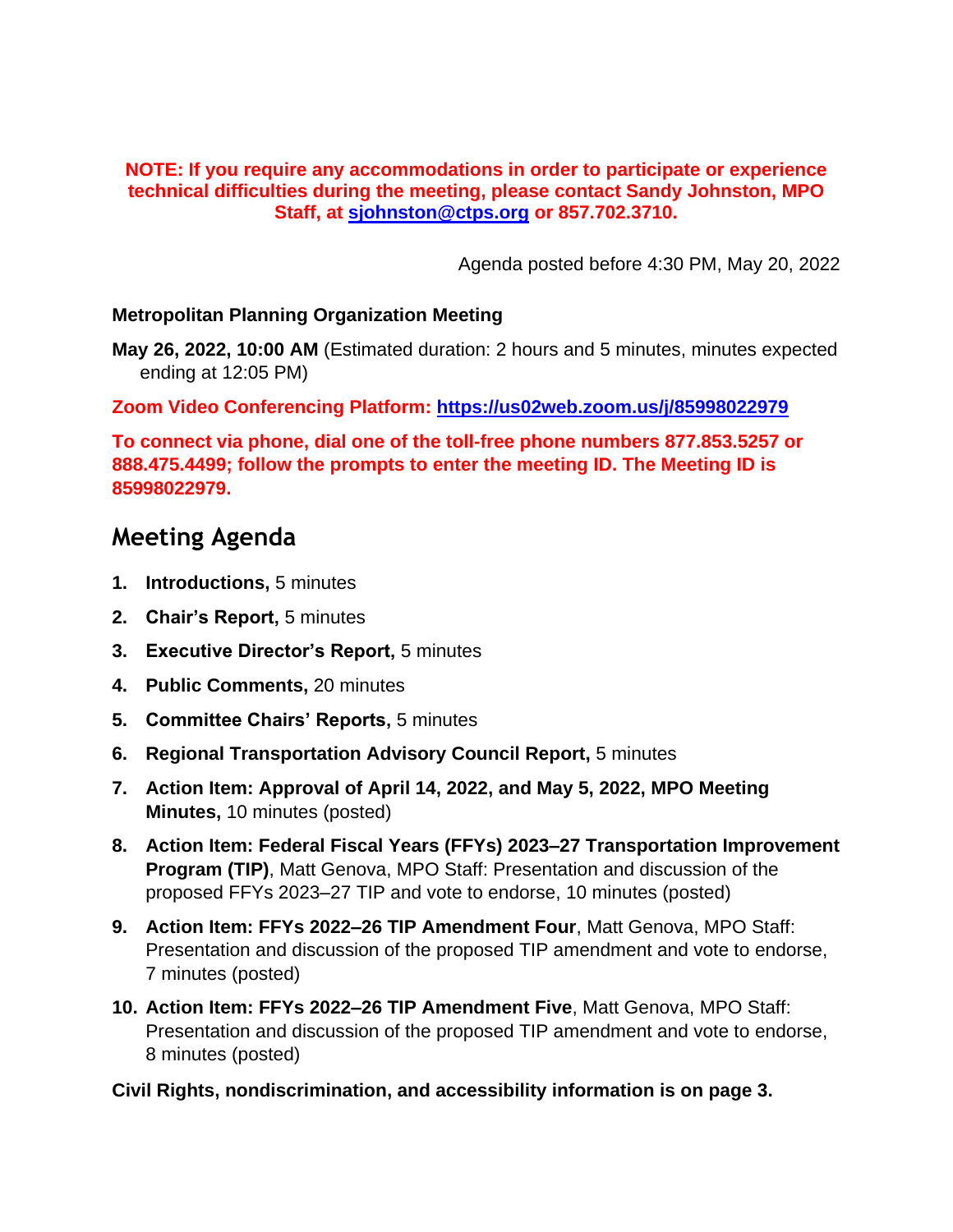- **11. Presentation: FFY 2021 Subregional Priority Roadways Study: Grove Street Corridor in Braintree**, Chen-Yuan Wang, MPO Staff: Presentation of the Grove Street Corridor Study in Braintree, which identifies specific transportation issues and concerns in the corridor; presents safety and operational analyses; proposes shortand long-term improvements; and provides a vision for the corridor's long-term development, 20 minutes (posted)
- **12. Presentation: Low-Cost Improvements to Express-Highway Bottleneck Locations Study,** Chen-Yuan Wang, MPO Staff: Presentation and discussion of the FFY 2021 Unified Planning Work Program study that examined and identified bottleneck locations suitable for low-cost improvements on Interstate 95 between Exit 57 and Exit 61 in Reading, Wakefield, and Lynnfield, 20 minutes (posted)
- **13. Members' Items:** Reports and notices by MPO members, including regional concerns and local community issues, 5 minutes